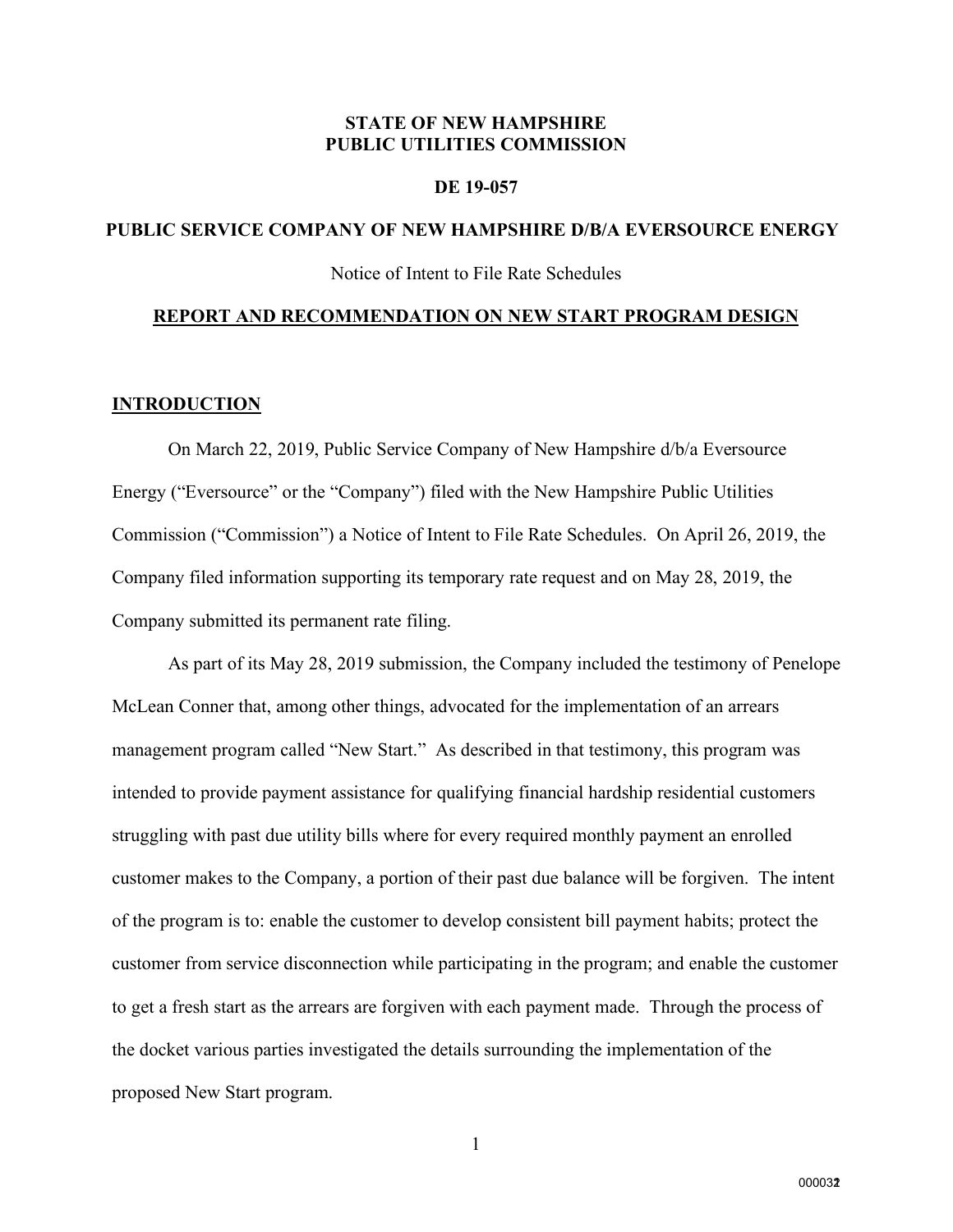On October 9, 2020, the parties to the proceeding filed a comprehensive settlement agreement (the "Settlement") with the Commission. Relevant to this issue, Section 13 of that Settlement specified that Eversource would implement the New Start program in New Hampshire and that the implementation would follow the general framework set out in Appendix 7 (Bates pages 63-66) of the Settlement. While Section 13 of the Settlement stated that Eversource would implement the program consistent with certain high-level descriptions, it also provided that the Company would convene a stakeholder group to develop a comprehensive program design for the New Start program and to assist in the long-term monitoring and evaluation of the program. Further, the stakeholder group was to file a report with the Commission within 120 days of the final order in the proceeding (which was issued on December 15, 2020) to recommend a comprehensive program design. Included below is the report and recommendation of the stakeholder group on the comprehensive program design for the New Start program.

#### **REPORT AND RECOMMENDATION**

The stakeholder group required by the Settlement consisted of representatives from Eversource, the Commission Staff, low-income advocacy groups, New Hampshire Legal Assistance, and social service agencies. The full list of participants is set out at the end of this report and recommendation. In addition to the below design requirements, the stakeholders recommend the adoption of the reporting list set out in Appendix 7 to the Settlement as the list of metrics Eversource shall provide to account for the operation of the New Start program.

# **1. Eligibility**

As identified in Appendix 7 to the Settlement, to be eligible for New Start in New Hampshire, each customer:

- Must be a residential customer with active service; and
	- 2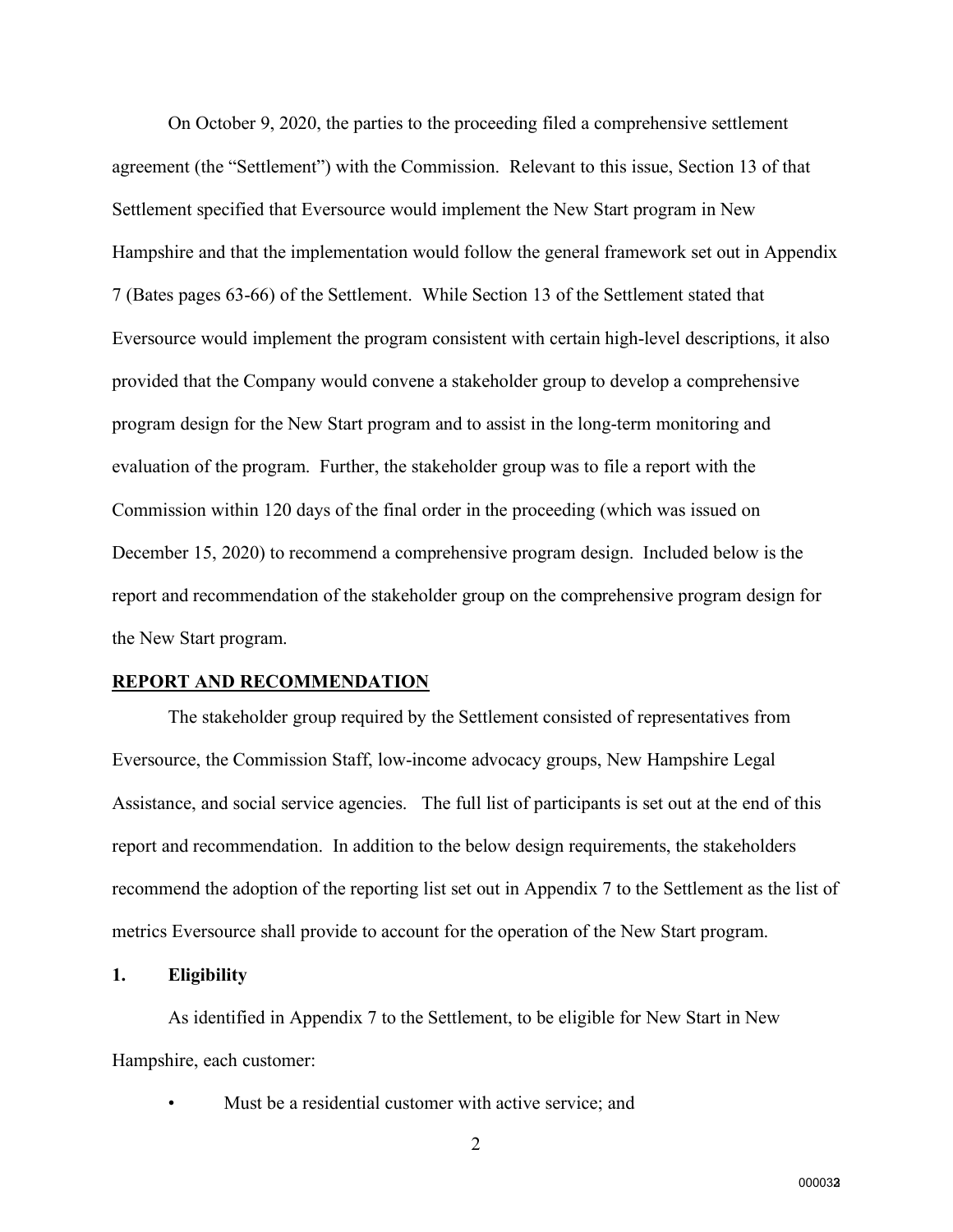- Have an account balance that is greater than or equal to \$150 where the \$150 is at least 60 days overdue; and
- Have provided the utility with evidence of "financial hardship" through the customer's or the household's current enrollment in the Low Income Home Energy Assistance Program, the Electric Assistance Program, the Gas Residential Low Income Assistance Program, the Neighbor Helping Neighbor Program, or their successor programs, or any other federal, state or local government program or government funded program of any social service agency which provides financial assistance or subsidy assistance for low income households based upon a written determination of household financial eligibility as outlined in Puc 1202.09.

As further stated in Appendix 7, residential customers with a certified medical emergency must also qualify as financial hardship and meet the eligibility criteria as described above to participate in the New Start program. A medical emergency alone does not qualify. Importantly, New Start is another payment plan option for medically financial hardship coded customers in addition to existing payment plans. The stakeholders continue to support these eligibility requirements.

# **2. General Requirements**

As described in Section 13 of the Settlement, New Start is an arrearage management program that provides payment assistance for qualifying residential customers struggling with past due utility bills up to an annual cap of \$12,000. To that general provision, the stakeholders recommend the following additional specifications: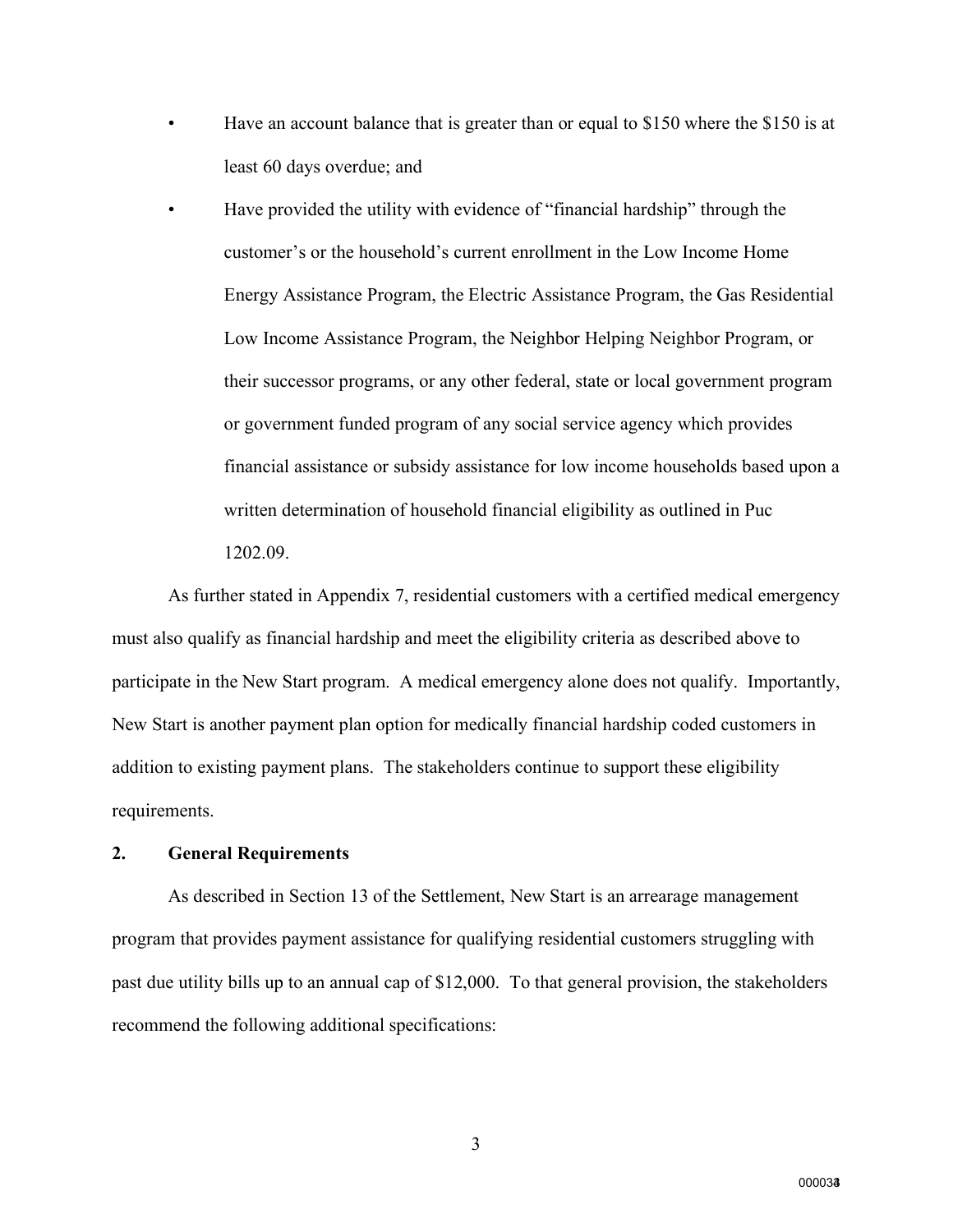- Residential customers participating in New Start will enroll in a budget plan that provides forgiveness of their outstanding arrears over a 12-month period. With each on-time monthly payment, 1/12th of the enrolled eligible balance is eliminated up to \$12,000 annually, or a maximum monthly forgiveness at \$1,000.
- There is no limit to the number of times a customer can participate in the program.
- Participants who enroll in New Start with an arrears balance greater than the annual \$12,000 cap will continue on the program past the 12-month period and receive the maximum monthly forgiveness of \$1,000 until the enrolled balance is eliminated, subject to their continued compliance with the program requirements.
- At the completion of the program, New Start customers will automatically enroll into a normal budget plan.

# **3. New Start Enrollment and Re-enrollment**

As the requirements for enrollment or re-enrollment in the program were not specified in the Settlement, the stakeholders recommend the following requirements.

- No down payment is required for eligible New Start customers who newly enroll.
- A new enrollment occurs when the following conditions are met for eligible customers:
	- o No previous participation in the program; or
	- o The current date is at least 12 months or longer from the date of the customer's successful prior completion of the program; or
	- o The current date is at least 12 months or longer from the date the customer was previously removed from the program.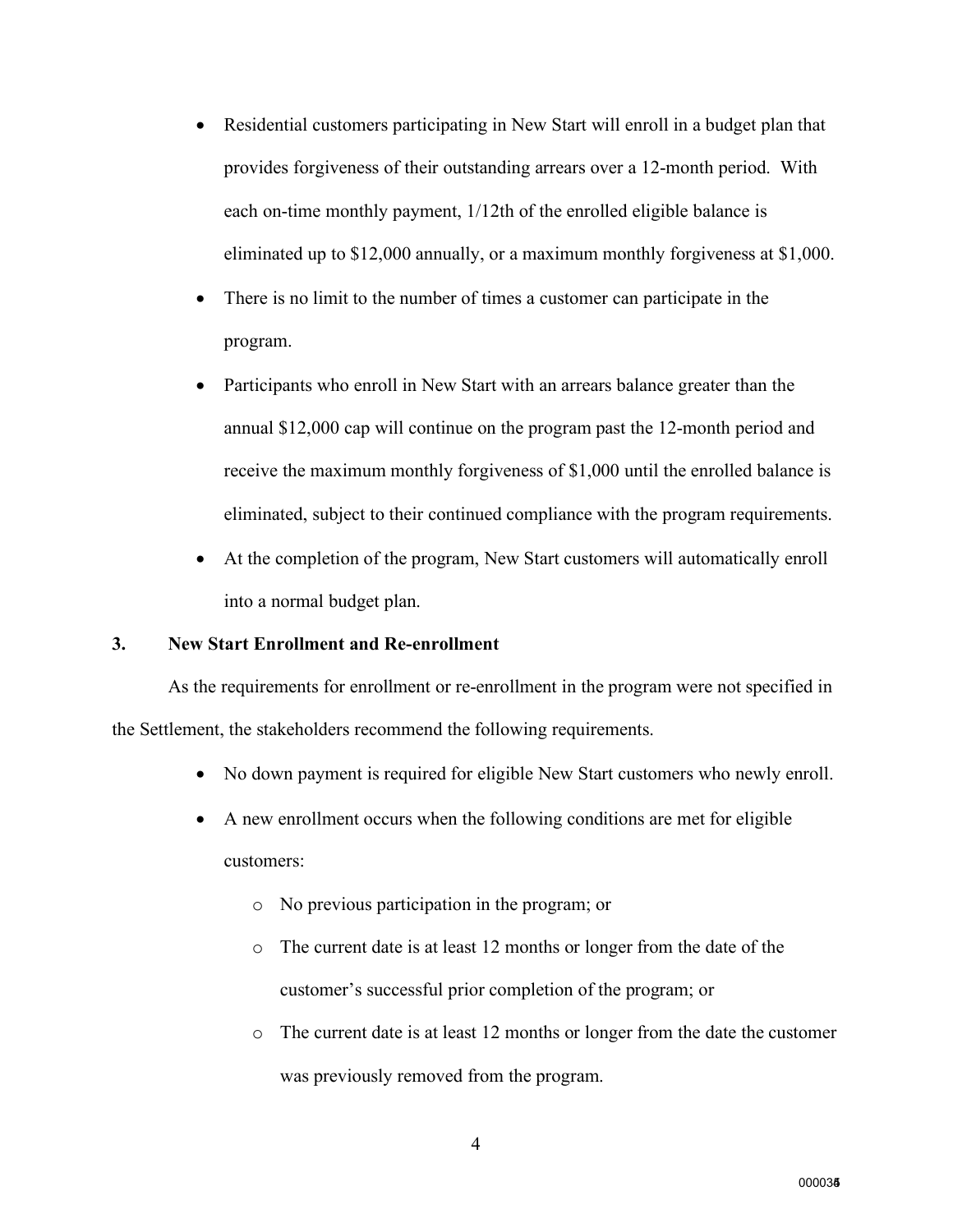- Re-enrollment (as contrasted with new enrollment) into New Start occurs if the last program removal date is fewer than 12-months from the date at the time the customer requests re-enrollment.
- Re-enrolling customers will be required to make up any missed payments to establish re-enrollment in the program.

Regarding removal from the program, the stakeholders recommend:

- Once enrolled, or re-enrolled, a customer may be removed from New Start after two (2) consecutive months of an unpaid required budget billing amount.
- A customer may also be removed from New Start when the customer has moved from one service address to another since the program budget bill amount is based on the usage at the service address.
- Following removal, a customer may request to re-enroll into New Start if the customer meets the program eligibility requirements including making up any required missed payments.

The stakeholders further recommend that customers in arrears who are not enrolled in the New Start program, or any payment plan or protection, will be subject to disconnection for nonpayment. Customers who are disconnected for non-payment must meet the normal regulatory requirements as outlined in Puc 1203.13 to reconnect service. After the reconnection requirements are met, the customer may participate in the New Start program subject to meeting the relevant eligibility requirements.

#### **4. New Start Payment Calculations**

As the calculation of bills for customers enrolled in the program was not specified in the Settlement, the stakeholders recommend the following: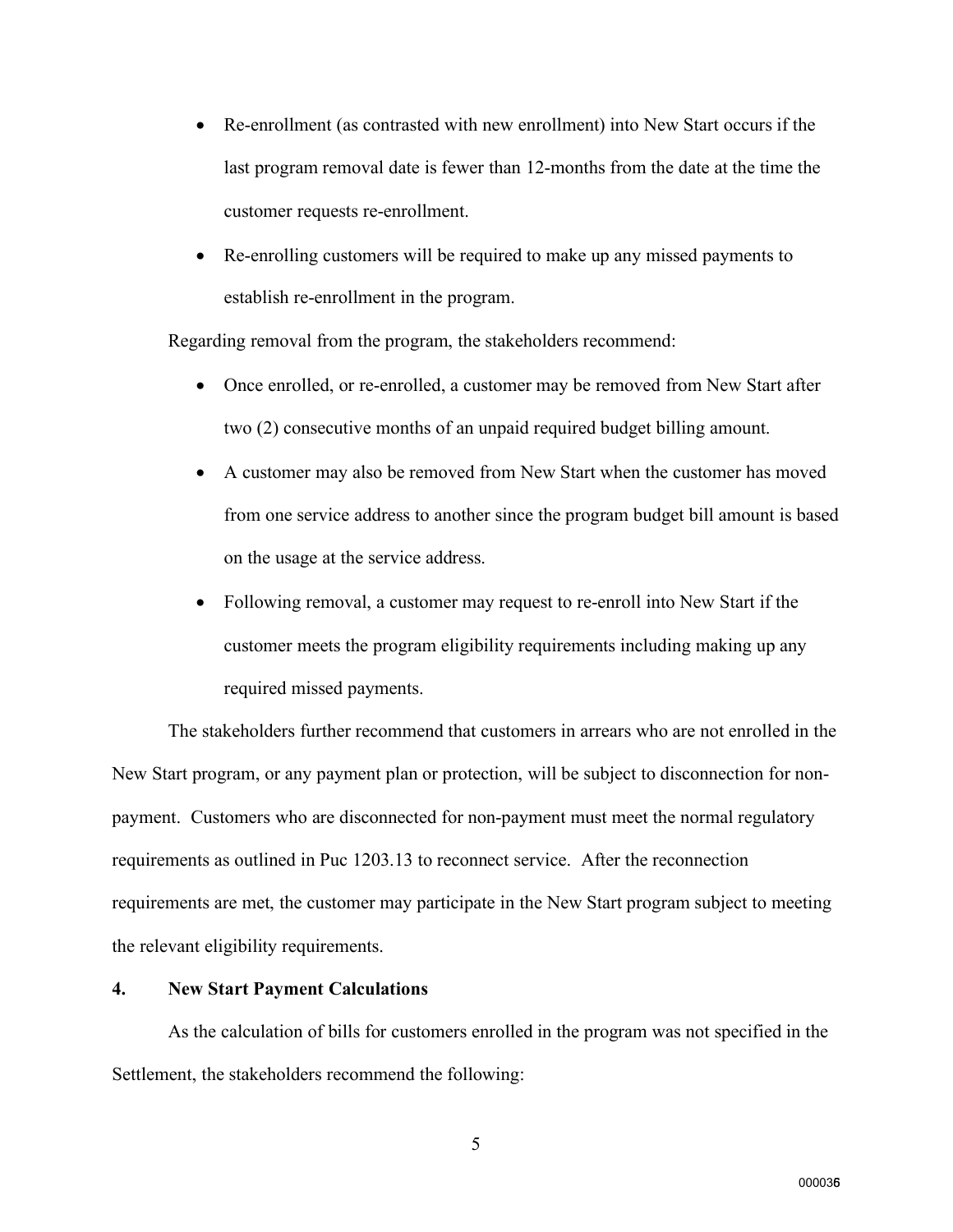The New Start budget bill amount shall be calculated by using the previous 12-months' usage to project future costs. After removal from New Start due to having missed required payments, eligible customers requesting to re-enroll shall be required to make up any missed payments prior to enrollment. Due to the customer being removed from the New Start program, upon making up any missed payments such made up payment are not eligible for forgiveness. Only actively enrolled customers are eligible for forgiveness.

To calculate the amount of missed payment necessary for re-enrollment, Eversource will use a three-year look back. Within the last 3 years, if the customer was removed from New Start once, the required missed payment shall be equal to two (2) budget bill amounts. If the customer was removed from New Start two (2) or more times in the prior 3 years, then all missed budget bill amounts are due prior to re-enrollment in the program. The last calculated budget amount billed to the customer prior to removal for missing payments is the basis for the missed budget bills owed and required for re-enrollment.

#### **5. New Start Forgiveness**

As the handling of payments made by customers enrolled in the program was not specified in the Settlement, the stakeholders recommend the following:

- New Start forgiveness shall not exceed \$1,000 monthly.
- The amount forgiven is applied at the time a full budget bill payment is made.
- A partial budget bill payment will not receive forgiveness credit, however, two (2) consecutive months of partial payments that equal a full budget bill payment will receive forgiveness credit. Two (2) consecutive months of partial payments that do not equal a full budget bill payment amount will not receive forgiveness and will make the customer subject to removal from the program.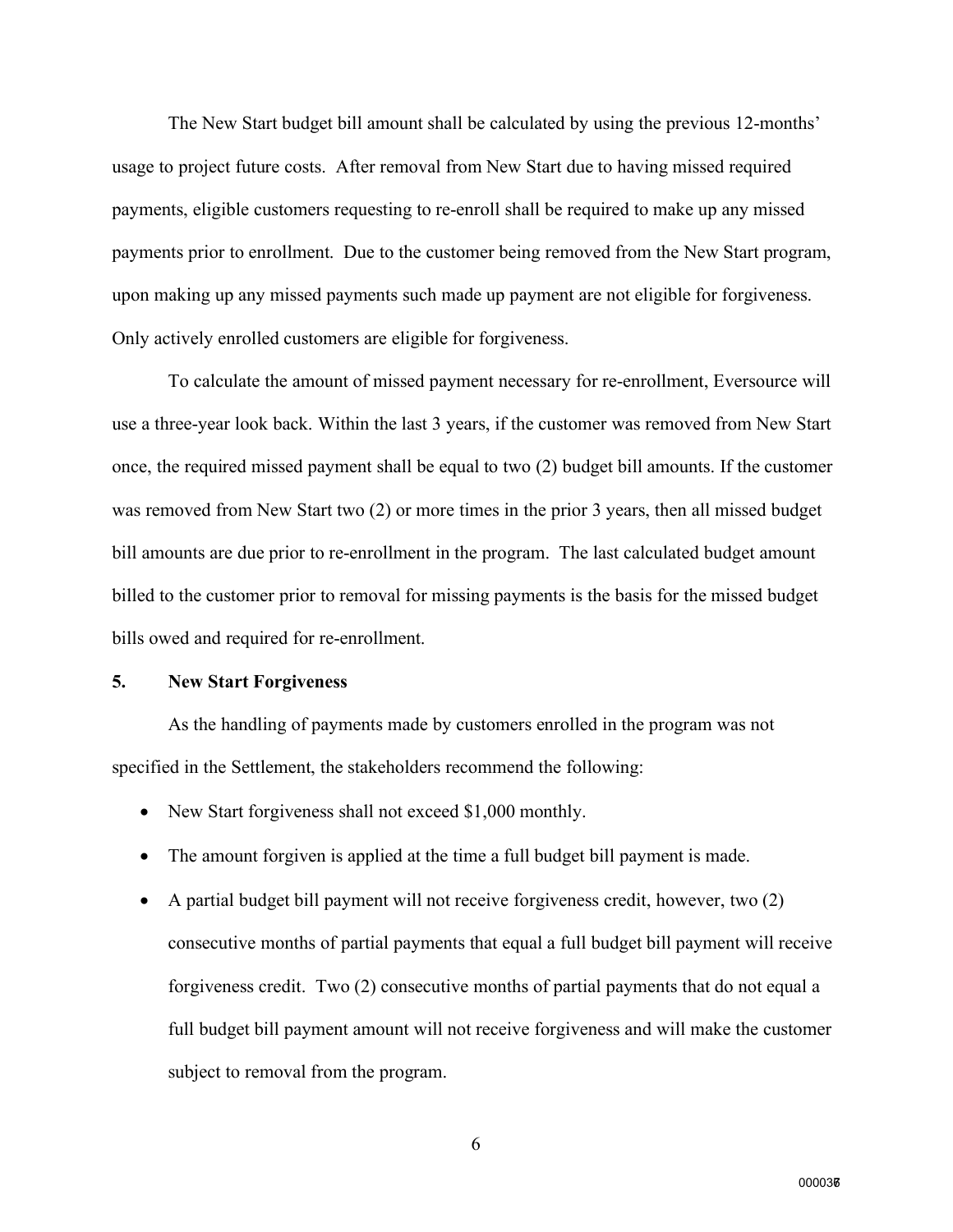- Similar to a customer payment made, a social service agency payment or financial assistance payment that equals a budget bill payment amount will receive forgiveness credit.
- For any payment made, if the payment is in excess of a budget bill amount then the amount above the budget bill level will be applied to the actual accumulated budget account balance.

# **6. Customer Communication**

While the Settlement described customer communications generally, it did not specify the nature of the communications to be provided. Accordingly, the stakeholders recommend the following:

Upon enrollment into the New Start program, a Welcome Letter will be mailed to the customer to explain the program and provide the customer with a list of frequently asked questions. While enrolled, the customers' monthly bill statement will show the budget bill amount due each month. The New Start budget payment amounts may increase or decrease during the time the customer is enrolled based upon the recalculation of the previous 12-month usage which projects future costs. If a New Start budget changes as a result of this recalculation, the customer will be notified via the monthly bill statement one month prior to the change. All customers can sign up to receive bill alerts via email or text message.

#### **7. Stakeholder Group Monitoring and Oversight**

As described in the Settlement, in addition to developing a comprehensive New Start program design, the purpose of the stakeholder group is to monitor the program, review customer communications, and address communication and training for social service agencies. Further, the Settlement provides that the stakeholder group may meet periodically as it deems necessary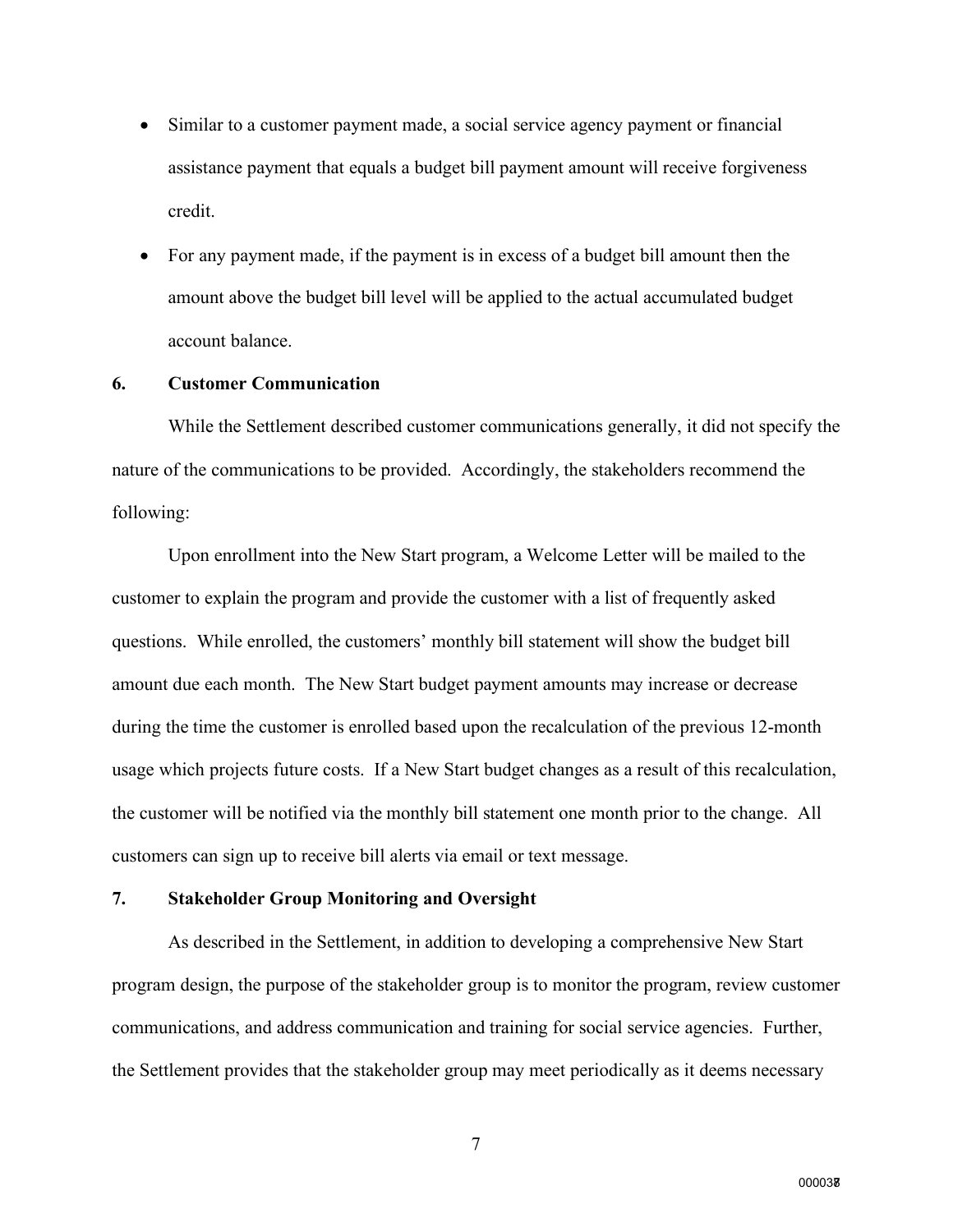and proper to review the program and make recommendations on further refinements while maintaining the core program design. Following this guidance, the Company plans to continue meeting regularly with the stakeholder group after the program recommendation is submitted to the Commission and a design approval has been ordered.

## **8. New Start Reporting**

Appendix 1 to this filing provides a detailed outline of New Start reporting metrics as approved and described in Appendix 7 to the Settlement. Consistent with the recommendations of the stakeholder group, the order of metrics has been revised from what was included in Appendix 7. Appendix 1 to this filing reflects the revised order.

The Settlement specified that the stakeholder group would develop a plan and format for quarterly reporting. Based upon that, the stakeholders recommend that quarterly New Start reporting by month begin in the quarter following implementation of the New Start program. The quarterly reports will be sent to the Commission and the stakeholder group on the last day of the month following the end of each quarter. A full listing of planned reporting dates in 2022 are as follows:

- Quarter 1 reported on April 30
- Quarter 2 reported on July 31
- Quarter 3 reported on October 31
- Quarter 4 reported on January 31

Appendix 2 to this filing provides the sample Excel format of reporting metrics by month as agreed to by the stakeholders.

# **9. Stakeholder Group Participants**

The parties listed below have been identified as interested stakeholders, taking part in regular meetings when available.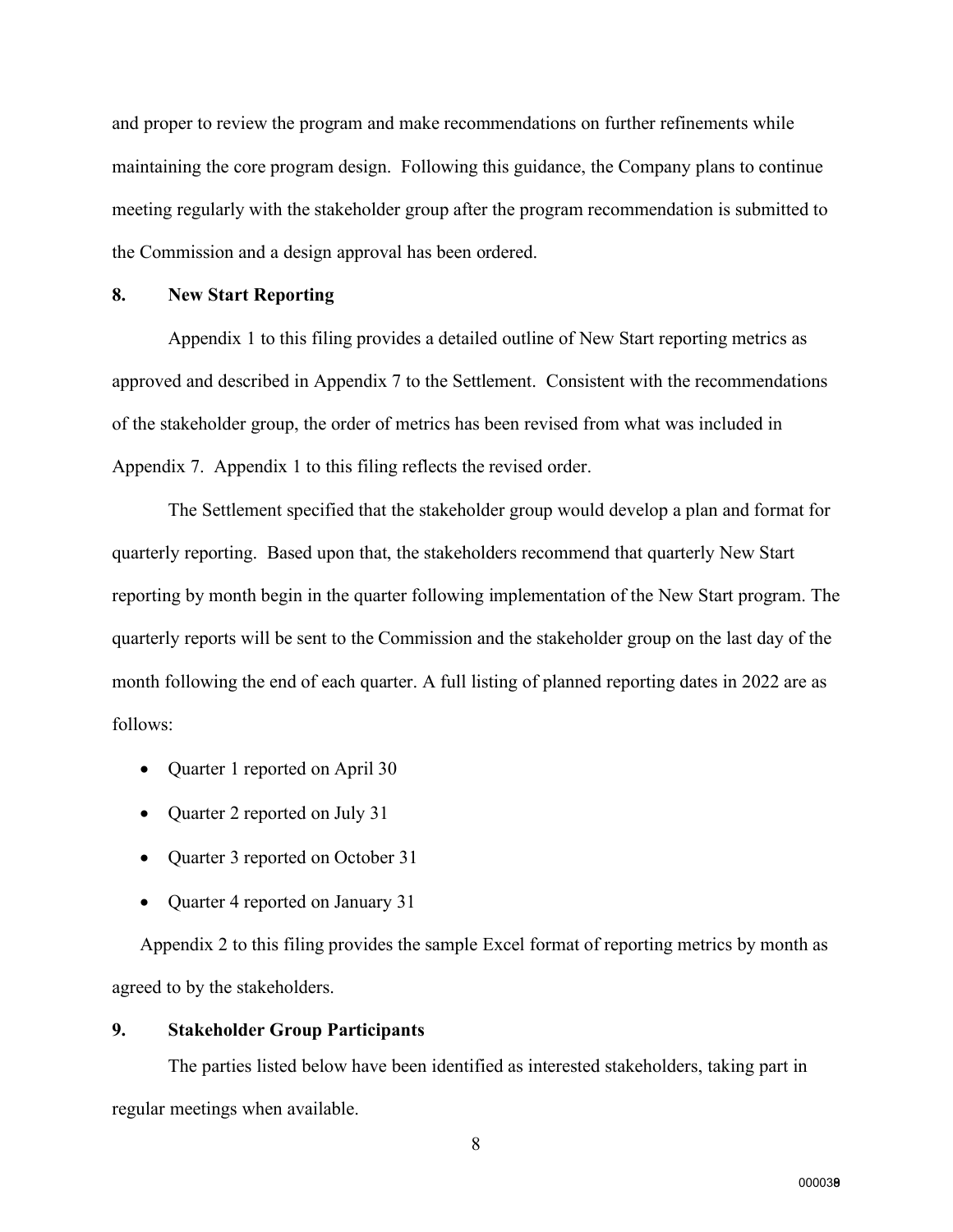| Entity                                             | <b>Attendees</b>                                                                                                                                           |
|----------------------------------------------------|------------------------------------------------------------------------------------------------------------------------------------------------------------|
| <b>Eversource</b>                                  | <b>Customer Group:</b><br>Theresa Washington, Margarita Campbell, Chris<br><b>Plecs</b><br>Regulatory:<br>Kerry Britland, Kristen Gasparonis, Sandra Morin |
| <b>Commission Staff*</b><br><b>Not voting</b>      | Amanda Noonan, Rorie Patterson, Gary Cronin                                                                                                                |
| <b>New Hampshire Legal Assistance</b>              | Steven Tower, Ray Burke                                                                                                                                    |
| <b>Community Action Partner, Strafford</b>         | Betsey Andrews Parker, Sharon Tarleton, Heidi<br>Clough, Cheryl Robicheau                                                                                  |
| <b>NH Local Welfare Administrators Association</b> | Todd Marsh, Pat Murphy, Karen Emis-Williams,<br>Denise Syrek                                                                                               |
| <b>Listen Community Services</b>                   | Angela Zhang                                                                                                                                               |
| <b>Catholic Charities</b>                          | Marc Cousineau                                                                                                                                             |
| <b>Belknap/Merrimack Community Action Agency</b>   | Kristen LaPanne                                                                                                                                            |

# **Meeting Dates**

The stakeholder group members have met weekly since March 4, 2021 on the below dates:

- Thursday, March 4, 2021
- Friday, March 12, 2021
- Friday, March 19, 2021
- Friday, March 26, 2021
- Friday, April 2, 2021
- Thursday April 8, 2021

# **CONCLUSION**

The stakeholders have worked diligently to agree upon the program design for the implementation of the New Start program. In the assessment of the stakeholders, the above elements, in combination with the requirements of Section 13 and Appendix 7 of the Settlement, set out a reasonable, appropriate and worthwhile means of implementing the New Start program for New Hampshire customers. Eversource requests that to the degree necessary, the Commission accept and approve this report and recommendation as representing a reasonable program design, which will allow Eversource to complete the relevant programming changes necessary to implement the New Start program in early 2022 as contemplated in the Settlement.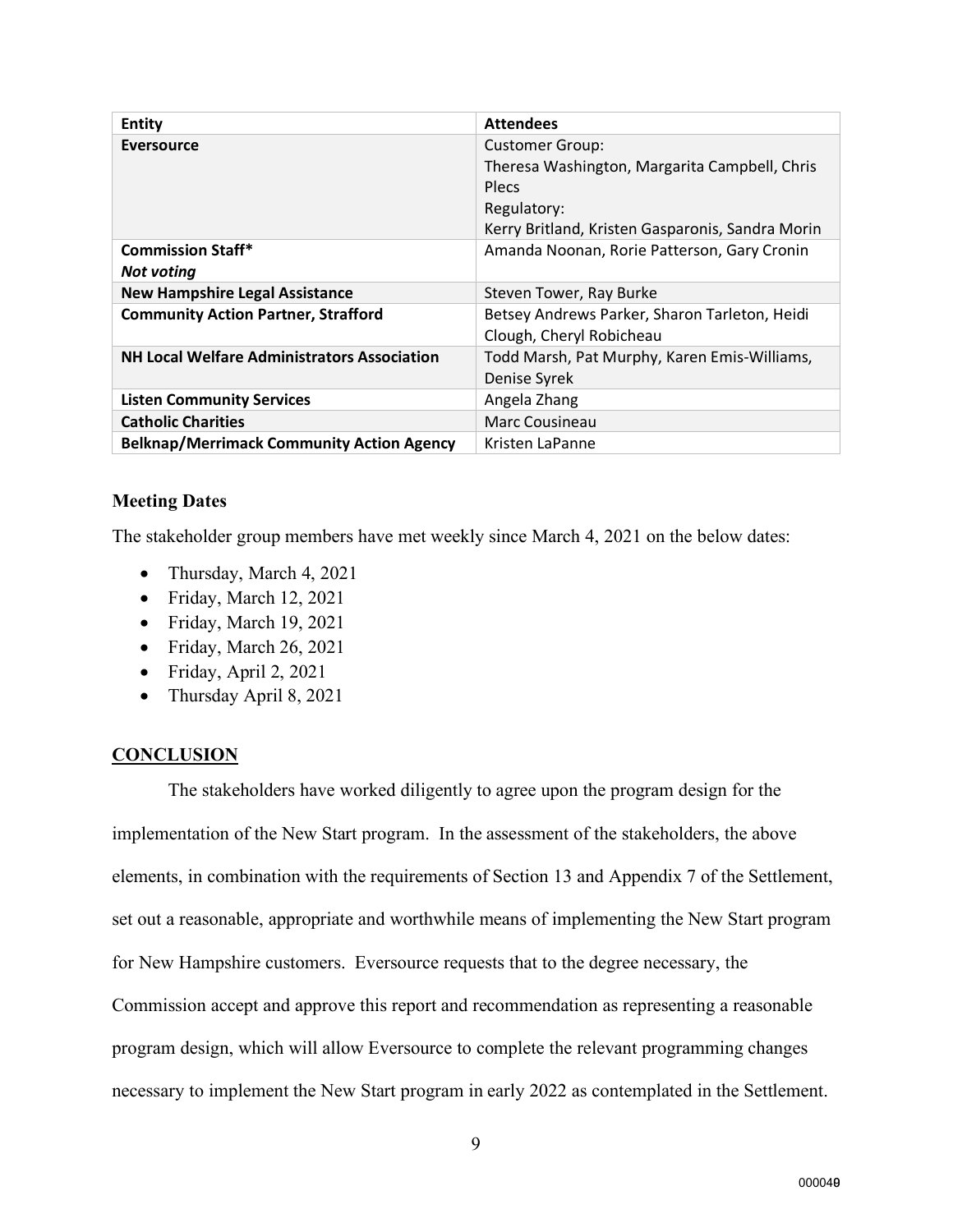# **DE 19-057 – APPENDIX 1**

## **New Start - Arrears Management Program**

#### **New Start Reporting**

Once established, Eversource will provide regular reporting on the activities of the

New Start program. Eversource will base its reports on the below described metrics:

- i. Number of customer accounts verified financial hardship.
	- The total number of customers who are verified financial hardship as of the end of a month.
- ii. Number of customers enrolled in the program.
	- The total number of customers enrolled in the New Start program as of the end of a month.
- iii. Number of customers who successfully completed the program.
	- The number of customers who have completed the program during the month.
- iv. The number of accounts that are either one or two payments behind on the New Start Program.
- v. The dollars of New Start budget arrears of customers that are either one or two payments behind on the program.
- vi. The average arrears of accounts with arrears (other than their New Start arrears) by month.
	- The average New Start budget arrears for customers that are one or two payments behind on the program (v divided by iv).
- vii. Number of customers dropped from the program.
	- The number of customers removed from the program for missed payments and all other reasons during the month.
- viii. Number of customers who re-enroll in the program after being dropped and length of time before re-enrollment.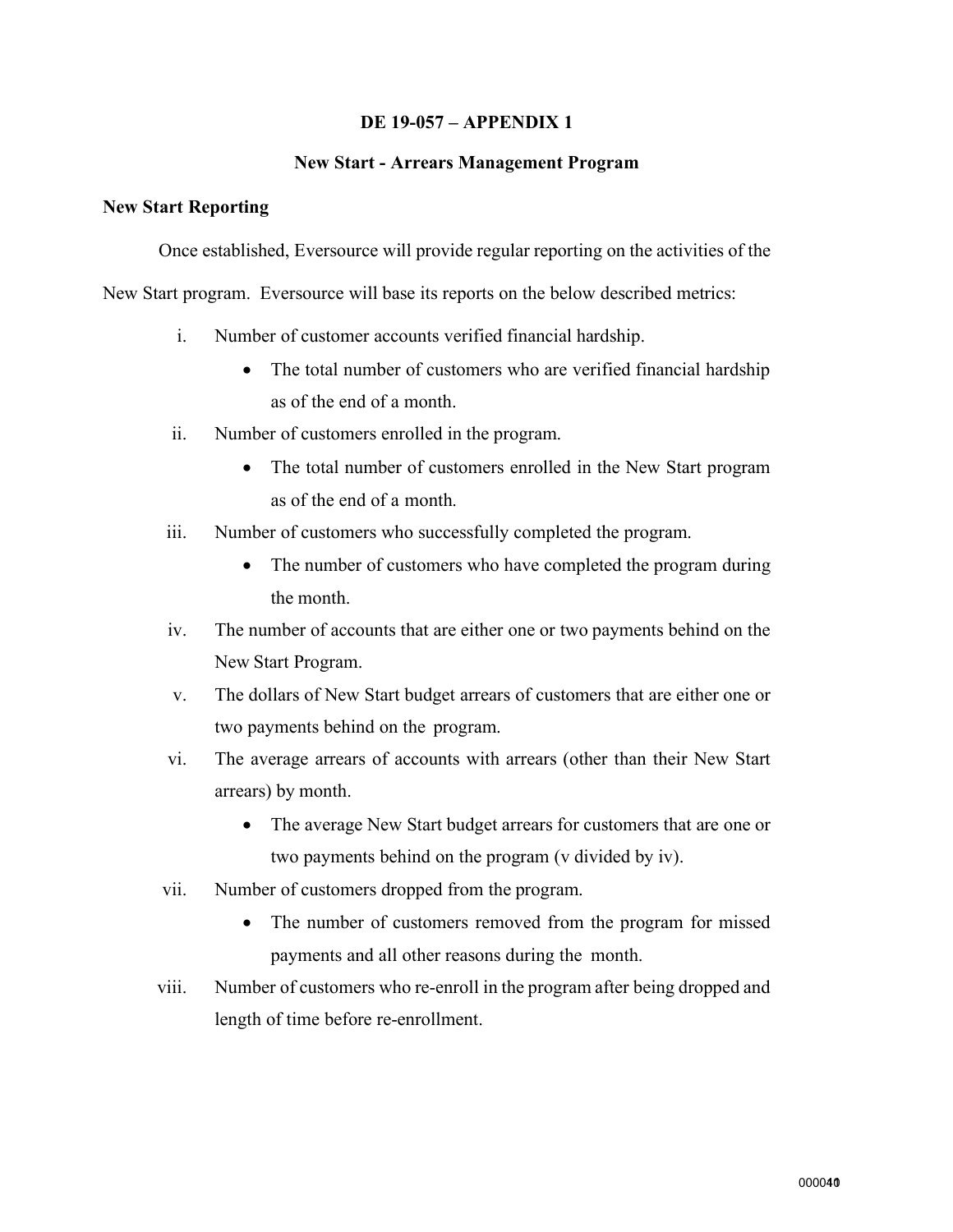- The number of customers who have re-enrolled on New Start and the average number of months since being dropped from the program.
- ix. Number of customers who newly enroll in the program after successful completion and length of time before new enrollment.
	- The number of customers who have enrolled in New Start after successfully completing the program within the last 3 years, and the average length of time between completion and new enrollment.
- x. Number of customers who remain on a budget plan after automatic enrollment upon completion and for how long.
	- The number of customers who remain on the budget for each of the following periods of time: 1-3 Months, 3-6 Months, 6-9 Months, 9-12 Months, 12-18 Months, 18-36 Months.
- xi. Total dollar amount of arrearages forgiven.
	- The total amount of dollars forgiven by month.
- xii. Average dollar amount per participating customer of arrearages forgiven.
	- The average dollar amount of arrears forgiven for customers who received forgiveness during a month.
- xiii. Comparison of disconnections for financial hardship customers before and after program start.
	- The number of 2019 financial hardship residential customers disconnected and eligible for disconnection by month, and the number of financial hardship residential customers disconnected and eligible for disconnection after the program starts.
- xiv. Comparison of lead-lag before and after program start.
	- The comparison of the number of days revenue outstanding for hardship customers not on New Start compared to those that are on New Start.
- xv. Comparison of bills behind for hardship customers before and after program start.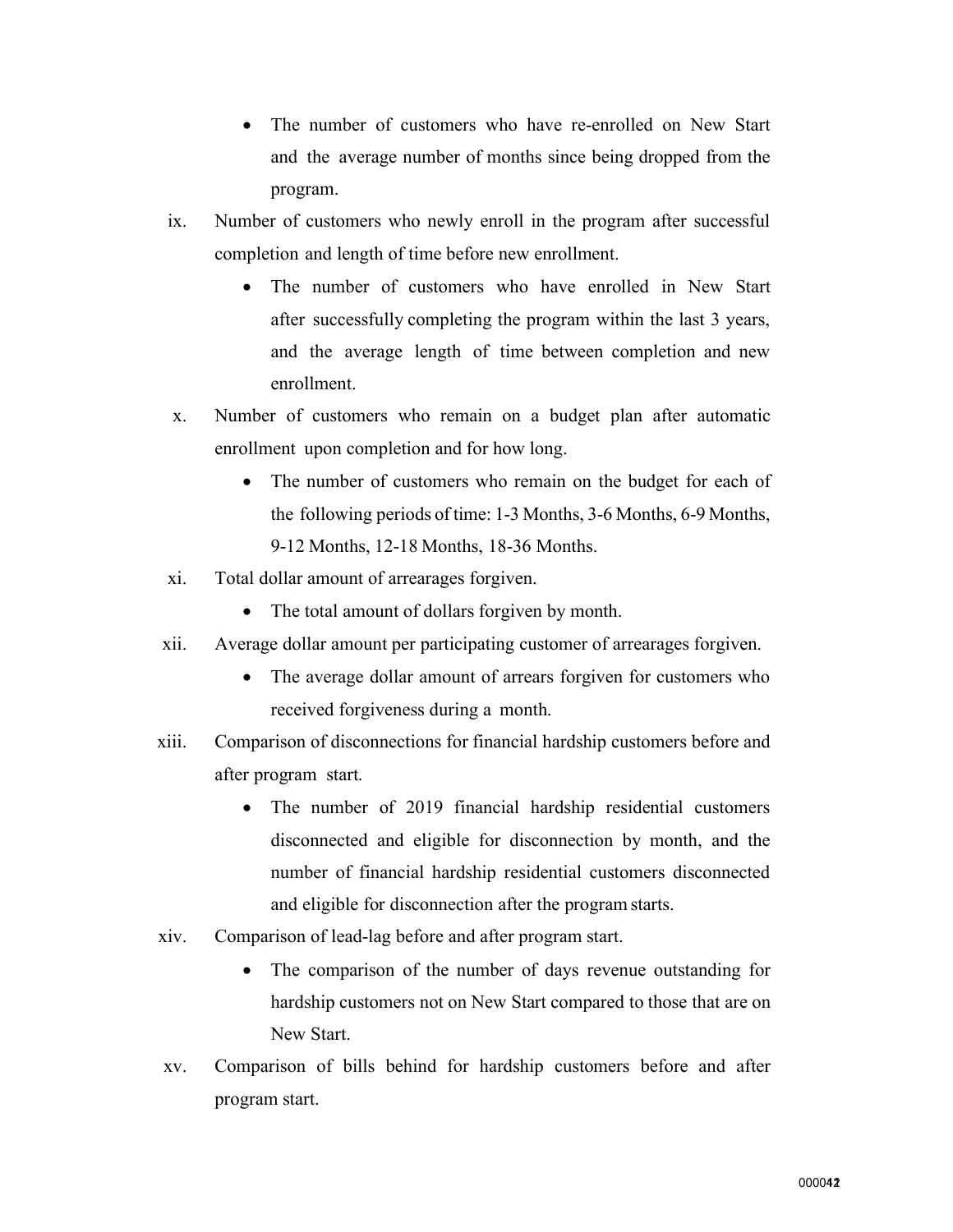- The average amount of delinquency in dollars and days aged in 2019 compared to months after the program starts.
- xvi. Quantification of impact of program on field visits and customer service.
	- The number of field visits per month, and customer satisfaction metrics.
	- Customer satisfaction metrics are reported annually
- xvii. Quantification of impact of program on reconnections.
	- The number of credit reconnects and subsequent enrollment or reenrollment on the New Start program.
- xviii. Quantification of impact of program on uncollectible.
	- The 12-month rolling Net Write-Off as a Percent of Revenue lagged 6 months. This indicates the percentage of revenue is written off less any recoveries.
	- xix. The dollars of bills for current service by month.
		- The total budget amount billed to New Start customers during a month.
	- xx. The dollars of actual receipts from customers by month.
		- The total amount of payments made by New Start customers during a month.
	- xxi. The number of accounts receiving a bill by month.
		- The number of accounts on the New Start program that were sent a bill during a month.
- xxii. The number of accounts making a payment by month.
	- The number of accounts on the New Start program that made any amount of payment during a month.
- xxiii. The number of accounts with a \$0 balance by month.
	- The number of accounts that are current on the New Start program, where the owed balance is less than or equal to the current bill.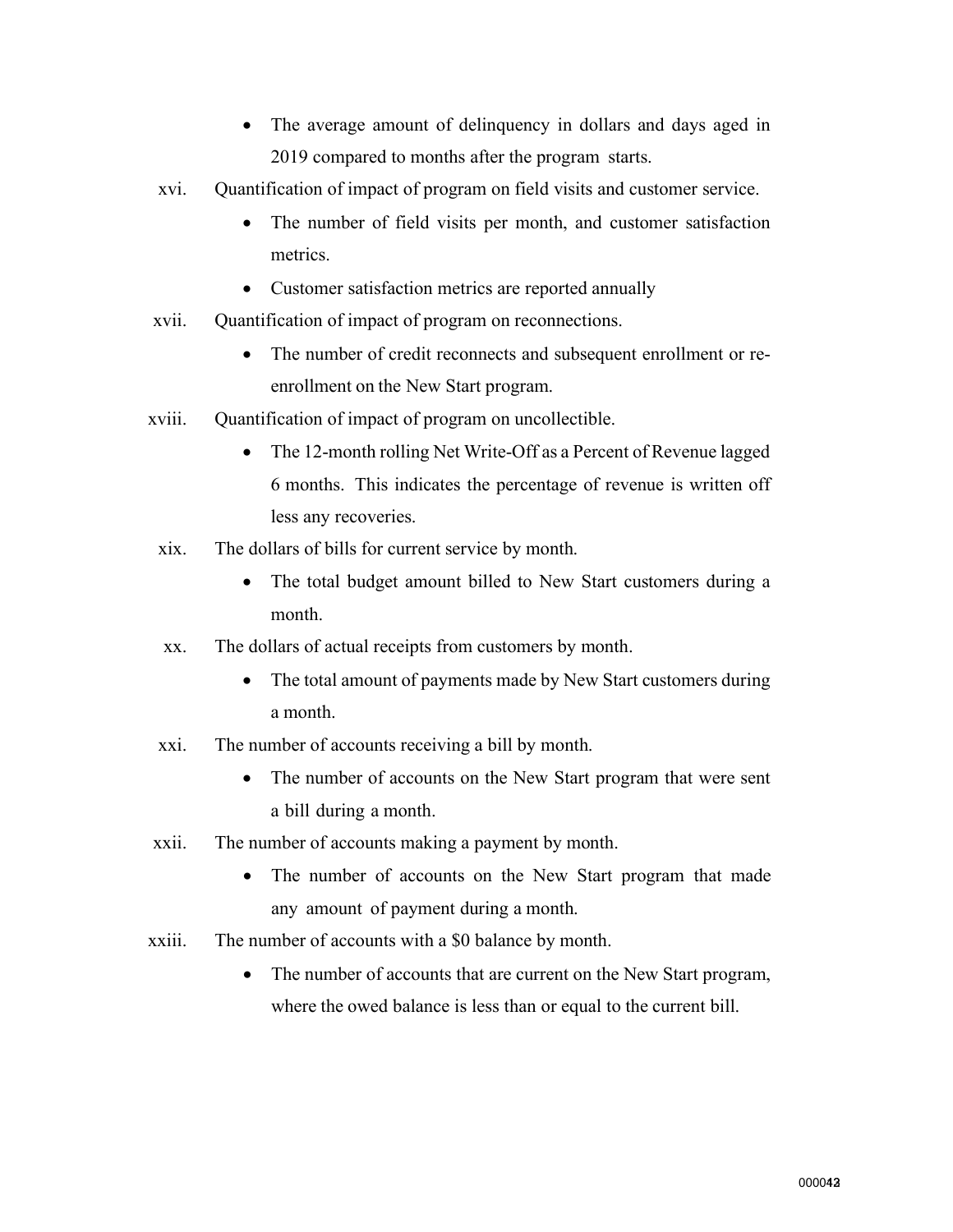APPENDIX 2

| DE 19-057 Example New Start Reporting |            |
|---------------------------------------|------------|
| Company                               | Eversource |
| Date:                                 | 04/06/2021 |
|                                       |            |

|      |                                                                                                                               | 2021<br>Mar   Apr   May   Jun   Jul   Aug   Sep   Oct   Nov   Dec YTD |             |  |  |                     |  |  |  |  |  |  |  |
|------|-------------------------------------------------------------------------------------------------------------------------------|-----------------------------------------------------------------------|-------------|--|--|---------------------|--|--|--|--|--|--|--|
|      | New Hampshire New Start Metrics                                                                                               | Jan                                                                   | Feb         |  |  |                     |  |  |  |  |  |  |  |
|      | Number of customer accounts verified financial hardship.                                                                      |                                                                       |             |  |  |                     |  |  |  |  |  |  |  |
|      | Total                                                                                                                         | 18,962                                                                | 19,124      |  |  |                     |  |  |  |  |  |  |  |
| ii.  | Number of customers enrolled in the program.                                                                                  |                                                                       |             |  |  |                     |  |  |  |  |  |  |  |
|      | Total                                                                                                                         | 984                                                                   | 1.021       |  |  |                     |  |  |  |  |  |  |  |
| iii. | Number of customers who successfully completed the program.                                                                   |                                                                       |             |  |  |                     |  |  |  |  |  |  |  |
|      | Total                                                                                                                         | 10                                                                    | 8           |  |  |                     |  |  |  |  |  |  |  |
| iv.  | The number of accounts that are either one or two payments behind on the New Start Program.                                   |                                                                       |             |  |  |                     |  |  |  |  |  |  |  |
|      | Total                                                                                                                         | 204                                                                   | 199         |  |  |                     |  |  |  |  |  |  |  |
| v.   | The dollars of New Start budget arrears of customers that are either one or two payments behind on the program.               |                                                                       |             |  |  |                     |  |  |  |  |  |  |  |
|      | <b>Total</b>                                                                                                                  | \$4,361                                                               | \$4,399     |  |  |                     |  |  |  |  |  |  |  |
| vi.  | The average arrears of accounts with arrears (other than their New Start arrears).                                            |                                                                       |             |  |  |                     |  |  |  |  |  |  |  |
|      | Average                                                                                                                       | \$21                                                                  | \$22        |  |  |                     |  |  |  |  |  |  |  |
| vii. | Number of customers dropped from the program.                                                                                 |                                                                       |             |  |  | Sample Figures Only |  |  |  |  |  |  |  |
|      | <b>Total</b>                                                                                                                  | 84                                                                    | 79          |  |  |                     |  |  |  |  |  |  |  |
|      | viii. Number of customers who re-enroll in the program after being dropped and length of time before re-enrollment.           |                                                                       |             |  |  |                     |  |  |  |  |  |  |  |
|      | Average Number of Months                                                                                                      | 4.8                                                                   | 5.2         |  |  |                     |  |  |  |  |  |  |  |
|      | <b>Total</b>                                                                                                                  | 28                                                                    | 19          |  |  |                     |  |  |  |  |  |  |  |
|      | ix. Number of customers who newly enroll in the program after successful completion and length of time before new enrollment. |                                                                       |             |  |  |                     |  |  |  |  |  |  |  |
|      | Average Number of Months                                                                                                      | 4.9                                                                   | 5.2         |  |  |                     |  |  |  |  |  |  |  |
|      | Total                                                                                                                         | 13                                                                    | 16          |  |  |                     |  |  |  |  |  |  |  |
| x.   | Number of customers who remain on a budget plan after automatic enrollment upon completion and for how long.                  |                                                                       |             |  |  |                     |  |  |  |  |  |  |  |
|      | 1-3 Months                                                                                                                    | 202                                                                   | 207         |  |  |                     |  |  |  |  |  |  |  |
|      | 3-6 Months                                                                                                                    | 190                                                                   | 195         |  |  |                     |  |  |  |  |  |  |  |
|      | 6-9 Months                                                                                                                    | 150                                                                   | 140         |  |  |                     |  |  |  |  |  |  |  |
|      | 9-12 Months                                                                                                                   | 120                                                                   | 119         |  |  |                     |  |  |  |  |  |  |  |
|      | 12-18 Months                                                                                                                  | 100                                                                   | 94          |  |  |                     |  |  |  |  |  |  |  |
|      | 18-36 Months                                                                                                                  | 64                                                                    | 70          |  |  |                     |  |  |  |  |  |  |  |
|      | <b>Total</b>                                                                                                                  | 826                                                                   | 825         |  |  |                     |  |  |  |  |  |  |  |
| xi.  | Total dollar amount of arrearages forgiven.                                                                                   |                                                                       |             |  |  |                     |  |  |  |  |  |  |  |
|      | Total                                                                                                                         | \$207,354                                                             | \$209,425   |  |  |                     |  |  |  |  |  |  |  |
|      | xii. Average dollar amount per participating customer of arrearages forgiven.                                                 |                                                                       |             |  |  |                     |  |  |  |  |  |  |  |
|      | Average                                                                                                                       | \$109                                                                 | \$117       |  |  |                     |  |  |  |  |  |  |  |
|      | xiii. Comparison of disconnections for financial hardship customers before and after program start.                           |                                                                       |             |  |  |                     |  |  |  |  |  |  |  |
|      | 2019 financial hardship disconnected                                                                                          | $\mathbf 0$                                                           | $\mathbf 0$ |  |  |                     |  |  |  |  |  |  |  |
|      | 2019 financial hardship eligible for disconnection                                                                            | $\Omega$                                                              | $\Omega$    |  |  |                     |  |  |  |  |  |  |  |
|      | 2019 percent of eligible disconnected                                                                                         | #DIV/0!                                                               | #DIV/0!     |  |  |                     |  |  |  |  |  |  |  |
|      | Number of financial hardship disconnected                                                                                     | $\mathbf 0$                                                           | $\mathbf 0$ |  |  |                     |  |  |  |  |  |  |  |
|      | Number of financial hardship eligible for disconnection                                                                       | $\mathbf 0$                                                           | $\Omega$    |  |  |                     |  |  |  |  |  |  |  |
|      | Percent of eligible disconnected                                                                                              | #DIV/0!                                                               | #DIV/0!     |  |  |                     |  |  |  |  |  |  |  |